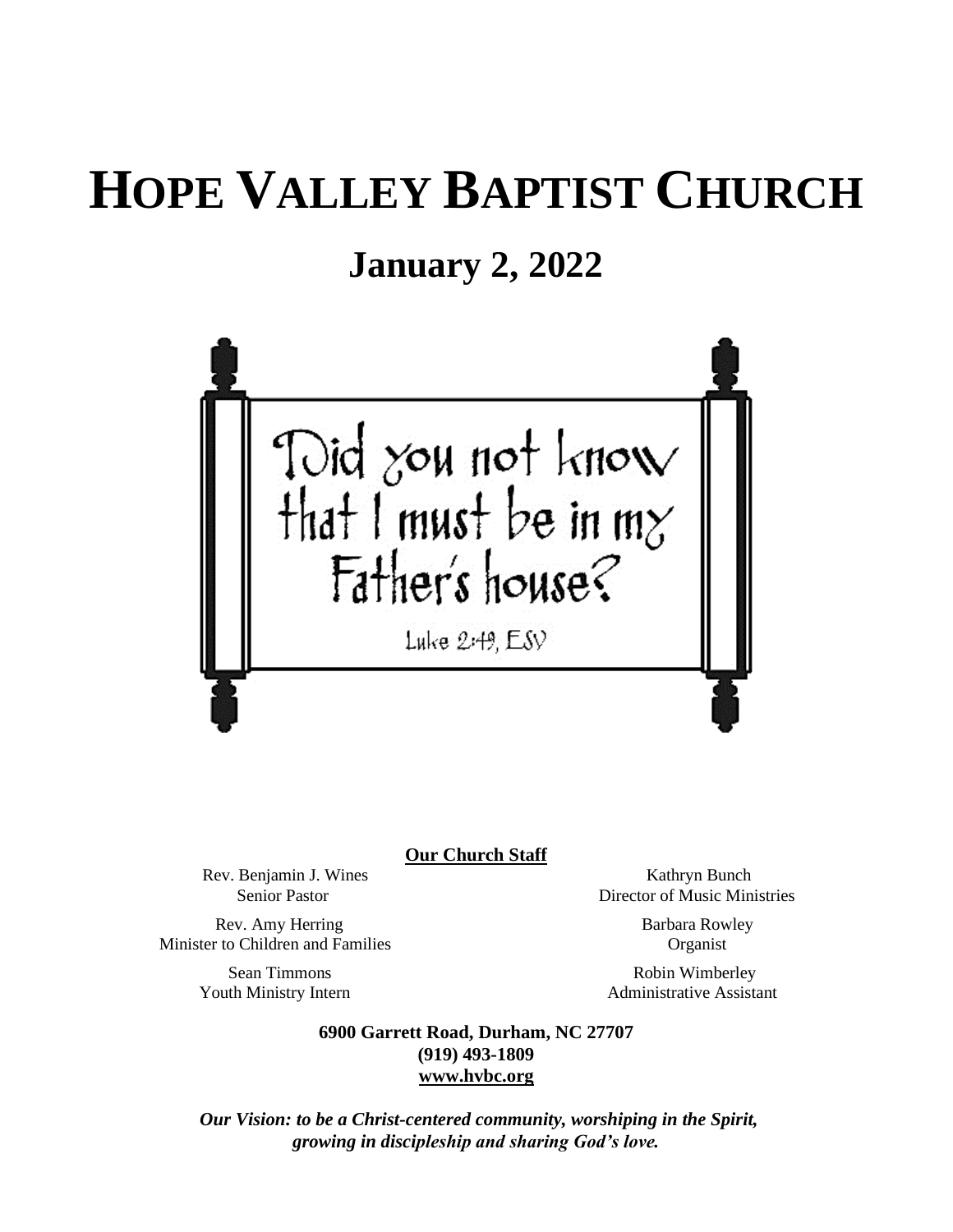## **The Church at Worship**

**Gathering Music**

| <b>Welcome and Announcements</b>                                                                                                                                                                                                                                                                                                                                                                                                                                                                                                                                                                                                                                                                                                                                                                          |                                                                                                                                                                                                                          | Rev. Benjamin Wines |
|-----------------------------------------------------------------------------------------------------------------------------------------------------------------------------------------------------------------------------------------------------------------------------------------------------------------------------------------------------------------------------------------------------------------------------------------------------------------------------------------------------------------------------------------------------------------------------------------------------------------------------------------------------------------------------------------------------------------------------------------------------------------------------------------------------------|--------------------------------------------------------------------------------------------------------------------------------------------------------------------------------------------------------------------------|---------------------|
| <b>Chiming of the Trinity</b>                                                                                                                                                                                                                                                                                                                                                                                                                                                                                                                                                                                                                                                                                                                                                                             |                                                                                                                                                                                                                          | Brenda Doyle        |
| <b>Prelude</b>                                                                                                                                                                                                                                                                                                                                                                                                                                                                                                                                                                                                                                                                                                                                                                                            | Masters in this Hall<br>Arr. Mark Hayes                                                                                                                                                                                  | Kathryn Bunch       |
| <b>Call to Worship</b>                                                                                                                                                                                                                                                                                                                                                                                                                                                                                                                                                                                                                                                                                                                                                                                    | John 1:1-5, 9, 14                                                                                                                                                                                                        | Rev. Amy Herring    |
| Leader: In the beginning was the Word,<br>People: And the Word was with God,<br>Leader: And the Word was God.<br><b>People:</b> He was in the beginning with God.<br>Leader: All things came into being through him,<br><b>People:</b> And without him not one thing came into being.<br>Leader: What has come into being in him was life,<br><b>People:</b> And the life was the light of all people.<br>Leader: The light shines in the darkness,<br>People: And the darkness did not overcome it.<br>Leader: The true light, which enlightens everyone,<br><b>People:</b> Was coming into the world.<br>Leader: And the Word became flesh and lived among us,<br><b>People:</b> And we have seen his glory,<br>Leader: The glory as of a father's only son,<br><b>People:</b> Full of grace and truth. |                                                                                                                                                                                                                          |                     |
| <b>Invocation</b>                                                                                                                                                                                                                                                                                                                                                                                                                                                                                                                                                                                                                                                                                                                                                                                         |                                                                                                                                                                                                                          | Rev. Amy Herring    |
| <b>Hymn of Praise</b>                                                                                                                                                                                                                                                                                                                                                                                                                                                                                                                                                                                                                                                                                                                                                                                     | Once in Royal David's City<br><b>IRBY</b>                                                                                                                                                                                | Ensemble            |
|                                                                                                                                                                                                                                                                                                                                                                                                                                                                                                                                                                                                                                                                                                                                                                                                           | Once in royal David's city stood a lowly cattle shed, where a mother laid her baby in a manger for His bed.<br>Mary was that mother mild, Jesus Christ her little Child.                                                 |                     |
|                                                                                                                                                                                                                                                                                                                                                                                                                                                                                                                                                                                                                                                                                                                                                                                                           | Not in that poor lowly stable, with the oxen standing by, we shall see Him, but in heaven set at God's right hand<br>on high; when like stars His children crowned, robed in white shall gather round.                   |                     |
| <b>Scripture Reading</b>                                                                                                                                                                                                                                                                                                                                                                                                                                                                                                                                                                                                                                                                                                                                                                                  | Luke 2:41-52                                                                                                                                                                                                             | John Myers          |
| <b>Children's Message</b>                                                                                                                                                                                                                                                                                                                                                                                                                                                                                                                                                                                                                                                                                                                                                                                 |                                                                                                                                                                                                                          | Rev. Amy Herring    |
| <b>Hymn of Faith</b>                                                                                                                                                                                                                                                                                                                                                                                                                                                                                                                                                                                                                                                                                                                                                                                      | What Child Is This<br><b>GREENSLEEVES</b>                                                                                                                                                                                | Ensemble            |
|                                                                                                                                                                                                                                                                                                                                                                                                                                                                                                                                                                                                                                                                                                                                                                                                           | What Child is this, who, laid to rest on Mary's lap is sleeping? Whom angels greet with anthems sweet, while<br>shepherds watch are keeping? This, this is Christ the King, whom shepherds guard and angels sing: haste, |                     |

*haste to bring Him laud, the Babe, the Son of Mary!*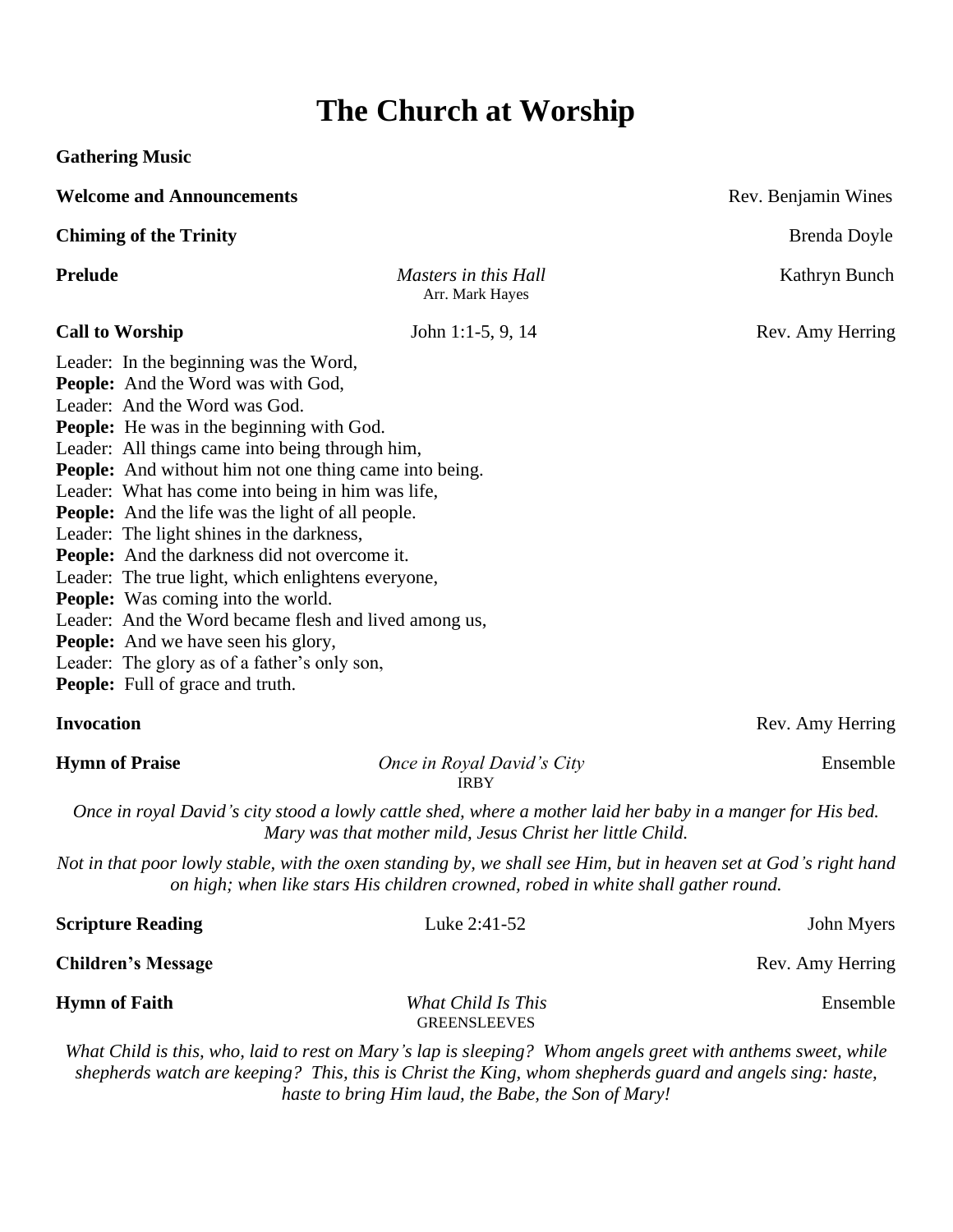*Why lies He in such mean estate, where ox and ass are feeding? Good Christians, fear: for sinners here the silent Word is pleading. Nails, spears, shall pierce Him through, the cross be borne for me, for you. Hail, hail the Word made flesh, the Babe, the Son of Mary!*

*So bring Him incense, gold, and myrrh, come peasant, king, to own Him; the King of kings salvation brings, let loving hearts enthrone Him. Raise, raise the song on high, the virgin sings her lullaby. Joy, joy for Christ is born, the Babe, the Son of Mary!*

### **Pastoral Prayer and Lord's Prayer Rev. Benjamin Wines Rev. Benjamin Wines**

**Our Father, Who art in heaven, hallowed be Thy name. Thy kingdom come, Thy will be done on earth as it is in heaven. Give us this day our daily bread. And forgive us our trespasses as we forgive those who trespass against us. And lead us not into temptation, but deliver us from evil. For Thine is the kingdom, and the power, and the glory, forever, Amen.**

#### **Anthem** *Child in the Manger*Ensemble BUNESSAN

*Child in the manger, infant of Mary; outcast and stranger, Lord of all; Child who inherits all our transgressions, all our demerits on Him fall.*

*Once the most holy Child of salvation gently and lowly lived below; now as our glorious mighty Redeemer, see Him victorious o'er each foe.*

*Prophets foretold Him, infant of wonder; angels behold Him on His throne; Worthy our Savior of all our praises; happy forever are His own.*

| Sermon                    | <b>Words Have Meanings Redux</b>                                                                                        | Rev. Benjamin Wines |
|---------------------------|-------------------------------------------------------------------------------------------------------------------------|---------------------|
| <b>Hymn of Commitment</b> | Love Came Down at Christmas<br>GARTAN, alt.                                                                             | Ensemble            |
|                           | Love came down at Christmas, Love all lovely, Love divine;<br>Love was born at Christmas; star and angel gave the sign. |                     |
|                           | Worship we the Godhead, Love incarnate, Love divine;<br>worship we our Jesus, but where-with for sacred sign?           |                     |
|                           | Love shall be our token; love be yours and love be mine;<br>love to God and others, love for plea and gift and sign.    |                     |
| <b>Benediction</b>        |                                                                                                                         | Rev. Benjamin Wines |

**Postlude Kathryn Bunch Kathryn Bunch Kathryn Bunch Kathryn Bunch Kathryn Bunch** 

**A big thank you to the HVBC Ensemble for sharing their gifts of music with us this morning.**